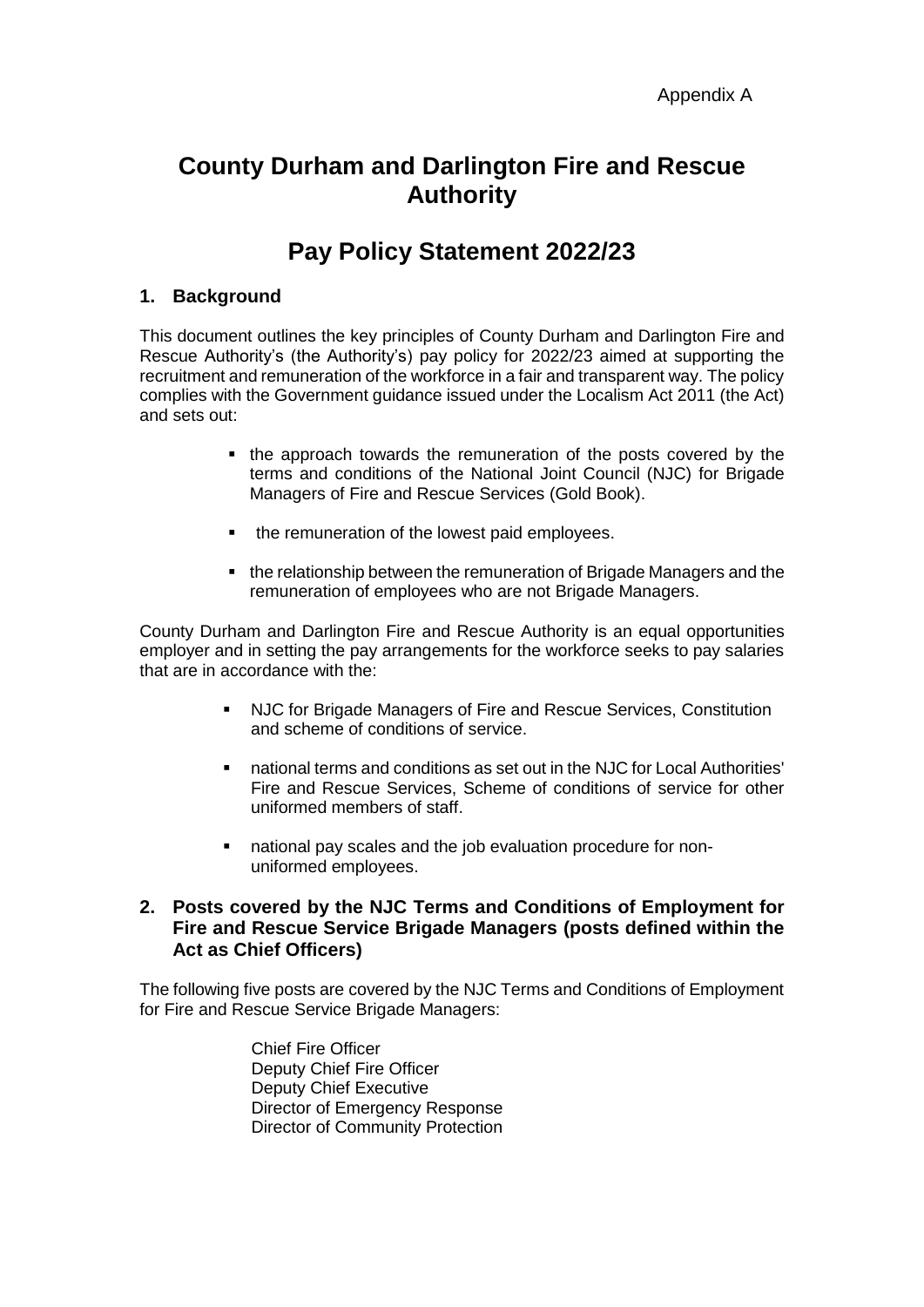The Authority has responsibility for:

- appointing Brigade Managers.
- **Example 1** setting the level of pay for Brigade Managers.
- **•** reviewing the pay of Brigade Managers.

#### **Appointment of Brigade Managers**

Decisions on the recruitment of Brigade Managers are taken by the Fire Authority. An Appointments Panel is established for the purposes of undertaking a robust recruitment process. Decisions on appointing Brigade Managers are made by the Fire Authority taking account of recommendations from the Appointments Panel.

### **Principles of Brigade Managers Pay**

The principles for setting Brigade Managers pay are set out in the NJC Terms and Conditions of Employment for Fire and Rescue Service Brigade Managers.

The Salary Review Group makes recommendations to the Authority on the pay arrangements for Brigade Managers.

In doing so the Salary Review Group takes account of NJC Terms and Conditions of Employment for Fire and Rescue Service Brigade Managers and other factors including:

- The market in which the Authority operates.
- The Authority's short and long-term objectives.
- The Authority's relative size.
- The size of the senior team and responsibilities of individual posts.
- Required on-call arrangements as determined by the Executive Rota.
- The cost of the policy over the short, medium and longer term.
- The total remuneration package.
- The expectations of the community and stakeholders.
- Links with how the wider workforce is remunerated and national negotiating frameworks.

The Salary Review Group also has access to external independent advice on Brigade Managers pay which can be used to consider the context of pay decisions taking account of wider public and private sector pay levels.

## **3. Key Principles of the Brigade Manager Pay Policy**

- (i) The Brigade Manager pay policy is designed to be clear and transparent to those within the roles and key stakeholders. The structure and level of the pay arrangements enable the Authority to attract, motivate and retain key senior talent.
- (ii) The policy is based on spot salaries with clear differentials between levels of work/job size. This policy is reviewed on an on-going basis to ensure it remains fit for purpose and in line with the terms and conditions of Brigade Managers.
- (iii) The Authority's pay policy does not currently include provision for performance related pay, bonuses or other additions to basic salary based on individual or organisational performance.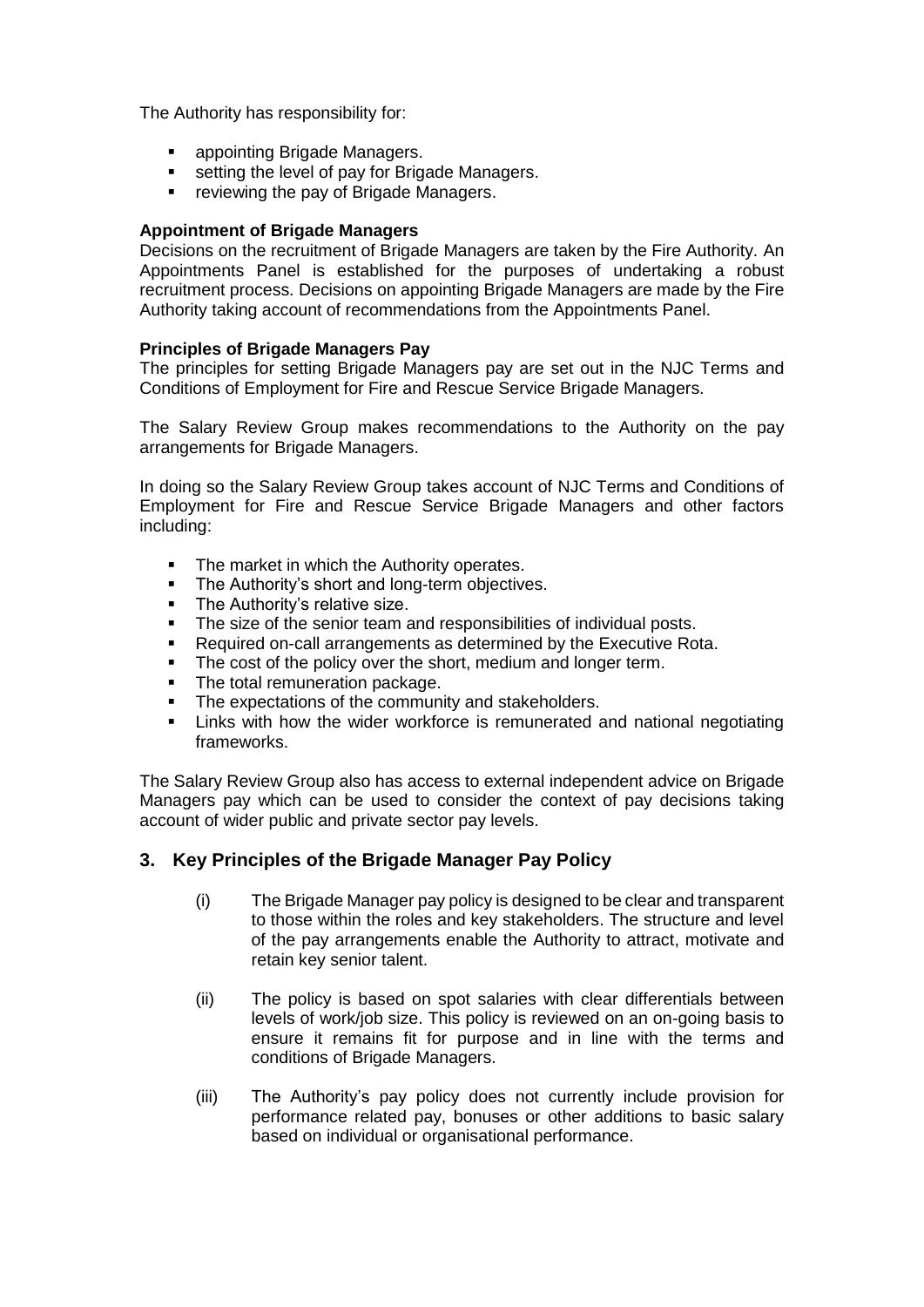- (iv) In setting the pay policy for Brigade Managers, a market position has been reached that aims to attract and retain the best talent available at a senior level. The qualifications, experience and calibre of the Brigade Managers employed are considered by the Authority to be amongst the best available in the country.
- (v) Roles at Brigade Manager level have been subject to an externally ratified job evaluation scheme that is transparent and auditable to ensure equality proofing of pay levels.
- (vi) Other terms and conditions for Brigade Managers are defined in the NJC Terms and Conditions of Employment for Fire and Rescue Service Brigade Managers. These terms and conditions set out the arrangements for national and local pay negotiations.
- (vii) On recruitment the Authority will consider and agree the conditions of employment and salary of the Chief Fire Officer, Deputy Chief Fire Officer, Deputy Chief Executive, Director of Emergency Response and Director of Community Protection. Consideration will be given to market forces, national government policy, local indicators and NJC guidance.
- (viii) The current individual salaries of Brigade Managers are as follows:

|                                         | <b>Annual</b><br><b>Salary</b> |
|-----------------------------------------|--------------------------------|
| <b>Chief Fire Officer</b>               | £149,190                       |
| Deputy Chief Fire Officer               | £119,352                       |
| <b>Deputy Chief Executive</b>           | £64,746                        |
| Director of Emergency Response          | £86,669                        |
| <b>Director of Community Protection</b> | £86,669                        |

- (ix) The statutory officer function of Treasurer to the Fire Authority is undertaken by the Deputy Chief Executive who reports to the Chief Fire **Officer**
- (x) The statutory officer function of Clerk to the Fire Authority is provided by Durham County Council under a Service Level Agreement and the post is filled by the Head of Legal and Democratic Services. Details of the pay policy for this position are available in the Durham County Council pay policy.

## **4. The policy relationship between Brigade Managers pay, the lowest paid workers and the wider workforce**

Employees that are conditioned to the "Grey Book" NJC for Local Authorities' Fire and Rescue Services, scheme of conditions of service) are paid in accordance with national terms and conditions.

Other employee groups have their pay scales based on a nationally agreed job evaluation system that has been in place since 2008. This arrangement allows for incremental progression in pay for the wider workforce, based on national spinal column points and linked to service in post. This approach towards pay for the wider workforce, and the use of established job evaluation schemes, ensures a planned approach towards pay policy that is accountable, transparent and fair. Pay grades for